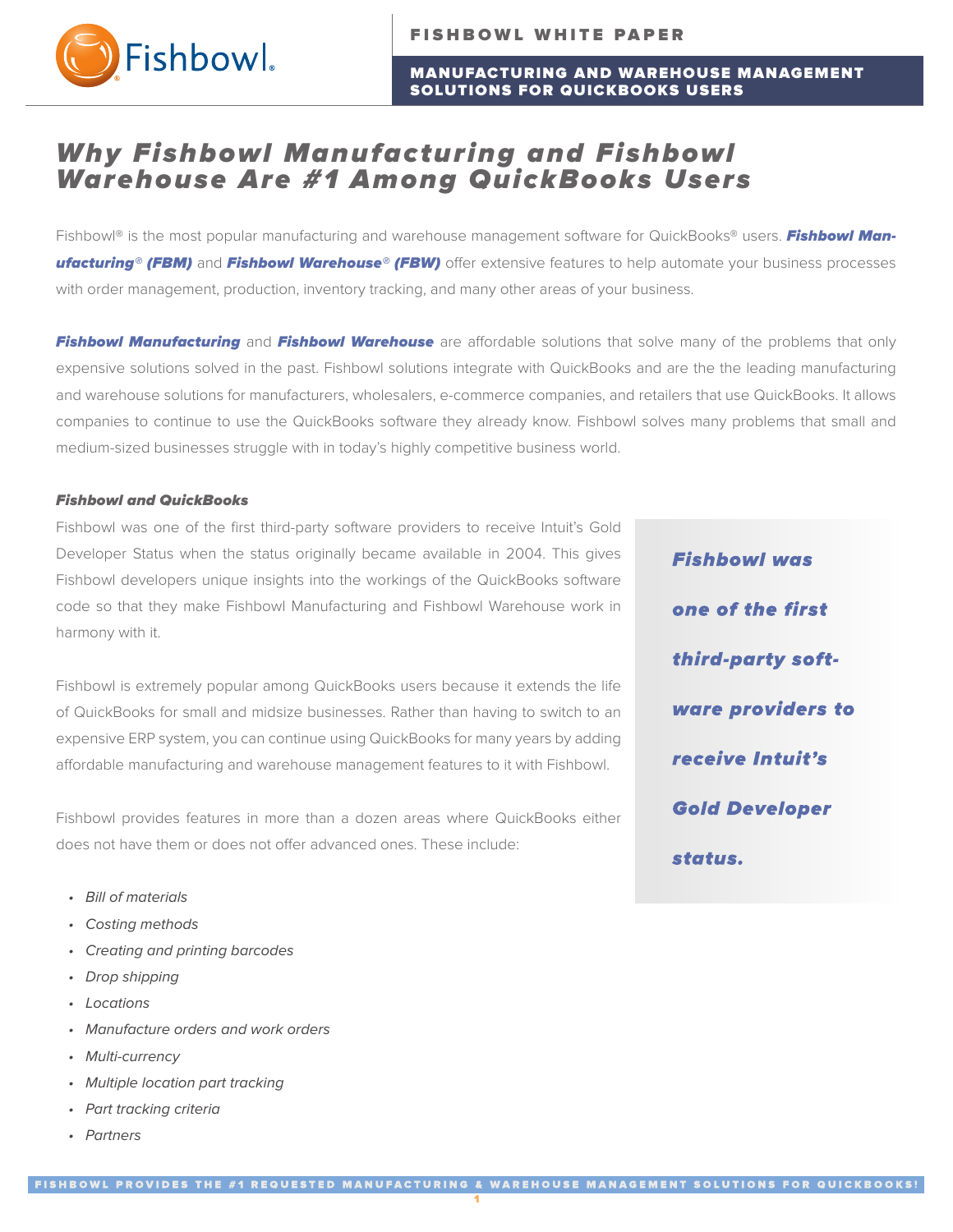- Product/kit configurator
- Remote access
- Reports
- Return merchandise authorization
- Status updates
- Transfer orders
- UPS Ready shipping
- User access rights
- Variable pricing and discounting

Fishbowl adds functionality that QuickBooks lacks in all of these areas. Let's talk more about each one.

#### Bill of Materials

QuickBooks provides bill of materials functionality for simple product assembly only. This is the most common type of bill of materials that manufacturers need because most of their operations are geared toward creating products to sell.

In addition to simple assembly, Fishbowl's bills of materials can be used for manufacturing jobs with multiple levels and stages. Some products, such as electronics and vehicles, require multiple levels of production before all of the components are ready to be combined into the final product. Later stages can't be started until earlier ones are completed. Fishbowl helps sort out all of these operations so that everything is done in the correct order.

#### Costing Methods

QuickBooks supports Average Cost and First In First Out (FIFO) costing methods. These are the two most common costing methods, especially among small and midsize businesses. Average Cost involves finding the mean cost of all of the copies of a certain item you have purchased. Costs can change over time, so this helps stabilize them for accounting purposes. FIFO means that you use the cost of the earliest product you got in to calculate expenses.

Fishbowl supports Average Costing, FIFO, Last In First Out (LIFO), and Standard Cost. LIFO means you use the cost of the most recently received products to calculate the cost of goods sold. Standard Cost uses the generally accepted pricing terms for parts and products that are set by a particular industry, even if they're different than what you paid for those parts and products.

#### Creating and Printing Barcodes

QuickBooks does not support barcode creation or printing. You can import data into QuickBooks via Excel spreadsheets and by manually entering numbers. You can also use barcodes to automatically enter information. But you can't generate those barcodes from QuickBooks. They must already exist.

Fishbowl has the ability to create, print, and scan barcodes. You can generate barcodes for products and then print them for labeling purposes. By scanning product barcodes, you can check the quantity in stock, locate them, update quantities in a cycle count, pick them, reorder them, receive them, and more.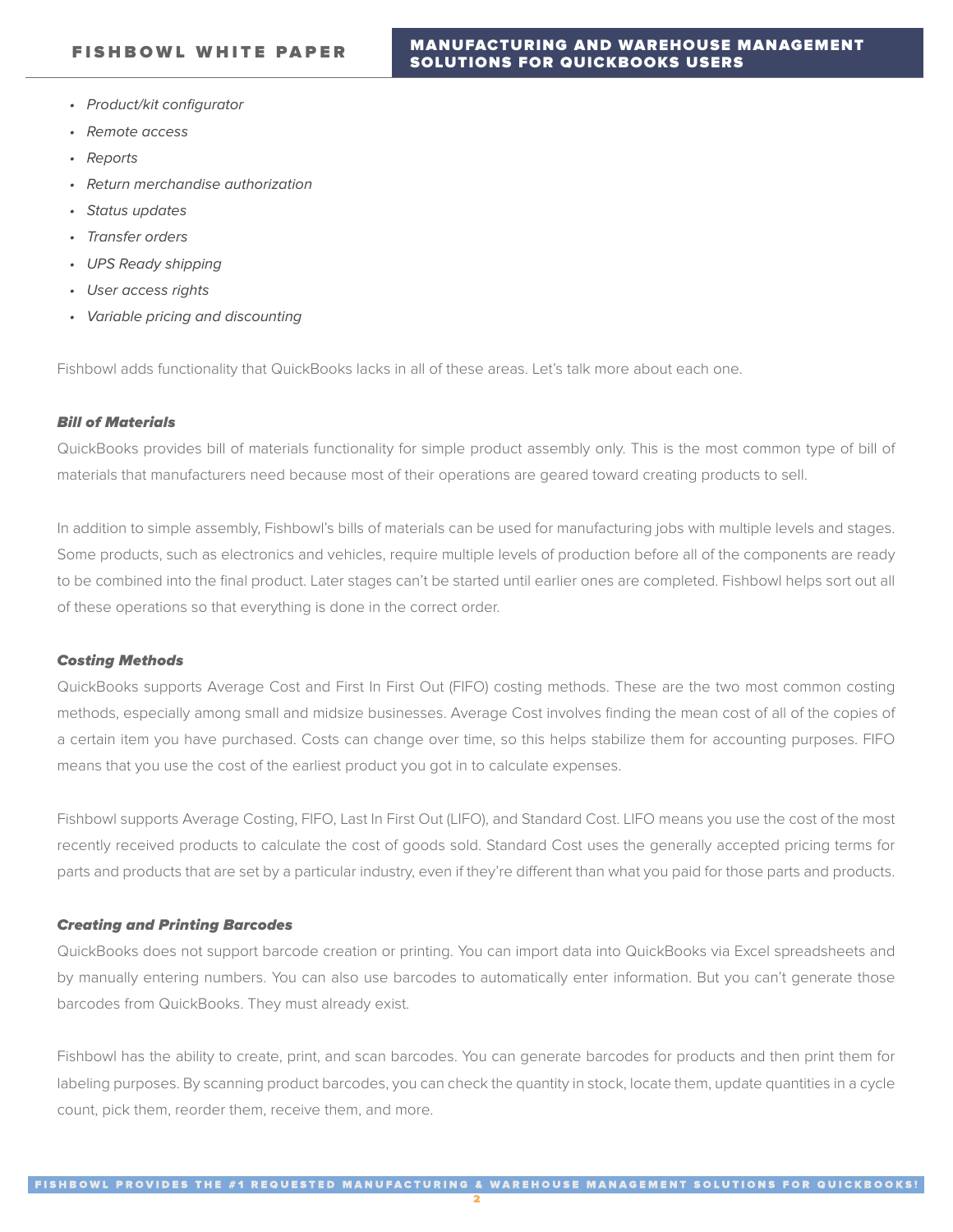# MANUFACTURING AND WAREHOUSE MANAGEMENT SOLUTIONS FOR QUICKBOOKS USERS

Fishbowl's integration with QuickBooks means that you don't need to scan data into the accounting software. After you have entered order information and other updates into Fishbowl, it automatically exports them into QuickBooks. This eliminates double data entry and keeps your inventory and accounting records accurate.

# Drop Shipping

Drop shipping is an option many wholesale distributors use to save on carrying costs and storage space. QuickBooks Pro and Premier do not support drop shipping, but QuickBooks Enterprise does.

Fishbowl also supports drop shipping because many of its customers are wholesale distributors, and this is a feature they require from an order management solution.

# Locations

Both QuickBooks and Fishbowl allow you to track inventory in multiple locations. You can see how much inventory you have at each warehouse and you can also drill down and see where those items are located within each warehouse by row, shelf, and bin.

Fishbowl is better-equipped to handle multiple locations because of its ability to create barcodes and print them for products. It also offers tools to instantly access and update inventory counts in each location.

# Manufacture Orders and Work Orders

QuickBooks offers work orders for assembly jobs, similar to its bill of materials function. This is the most common use for work orders, so it's good enough for the majority of manufacturers' needs. However, there are other odd jobs that need to be done from time to time that QuickBooks can't do.

Fishbowl Manufacturing provides work orders and manufacture orders for not only simple assembly, but multistage assembly, disassembly, repair, replacement, and other manufacturing jobs. If a product is returned or needs to be repaired or dismantled, it takes specialized work orders and manufacture orders to cater to these needs.

#### Multi-currency

QuickBooks supports multi-currency, so users can pick from a long list of options to use as their primary currency. QuickBooks converts incoming invoices and payments from other countries into the primary currency, based on daily changes in currency conversion rates.

In 2013, Fishbowl added multi-currency features to its sales orders and purchase orders. That way, when you send or receive orders you can put them in your primary currency or in the vendor's currency, depending on your preference. Fishbowl allows users to reconcile order costs with vendors, so if there is a discrepancy in the amount billed and the amount you're willing to pay, you can quickly work it out with the vendor and come to an agreement on the value of specific orders in whatever currency

**Fishbowl is** better-equipped to handle multiple *<u>Iocations because</u>* of its ability to create barcodes and print them for products.

3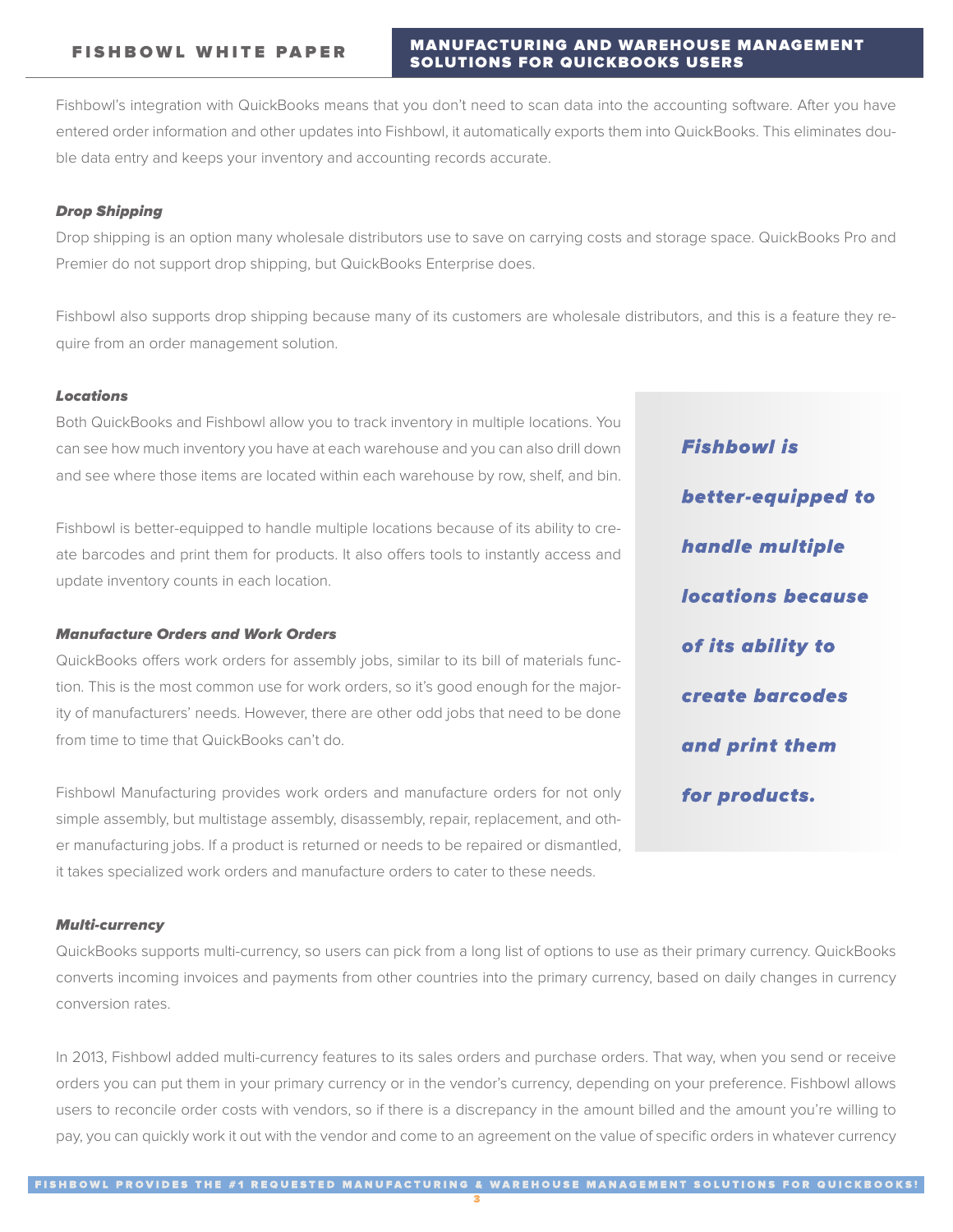you choose. Also, Fishbowl integrates with QuickBooks' multi-currency feature, so you can accurately export currency data to the accounting software.

#### Multiple Location Part Tracking

As noted earlier, QuickBooks does offer some functionality in tracking parts and products by warehouse, row, shelf, and bin. But the number of locations you can include is fairly limited.

Fishbowl goes beyond QuickBooks' part tracking features by giving you the ability to work with hundreds or even thousands of warehouses, if necessary, and to add locations down to the minutest level within each of those warehouses. Many businesses find this feature to be important to their daily operations, especially as they grow.

#### Part Tracking Criteria

QuickBooks has two criteria that can be used for part tracking: Lot numbers and serial numbers. These are standard means of tracking parts within a warehouse and on their way to other locations.

Fishbowl gives you the ability to track parts by lot numbers, serial numbers, revision levels, expiration dates, and virtually any other criteria through its custom field option. This means you can track which parts are being updated, getting close to their expiration date, and anything else you need to monitor.

#### Partners

The Intuit Marketplace is a place where you can find dozens of software solutions that integrate with various versions of QuickBooks. Fishbowl was one of the first to join that marketplace

**beyond Quick-Books' part** tracking features by giving you the ability to work with hundreds or even thousands of warehouses.

if necessary.

**Fishbowl goes** 

Developers building on the Fishbowl platform are creating an ecosystem of valuable solutions for customers. You can find these solutions that integrate directly with Fishbowl Manufacturing and Fishbowl Warehouse in the Fishbowl Partner Marketplace. Our partners offer dozens of hardware and software tools in the marketplace, including CRMs, point of sale, merchant services, custom reports, barcode scanners, data migration, tablet apps, server hosting, and more.

#### Product/Kit Configurator

QuickBooks does not allow users to combine multiple parts into a single product using a kit configurator.

Fishbowl offers a variety of kits for use on sales orders. When you add a kit to a sales order, it combines the cost of all the parts included in it and it only takes up one line, rather than having to list everything that goes into that kit.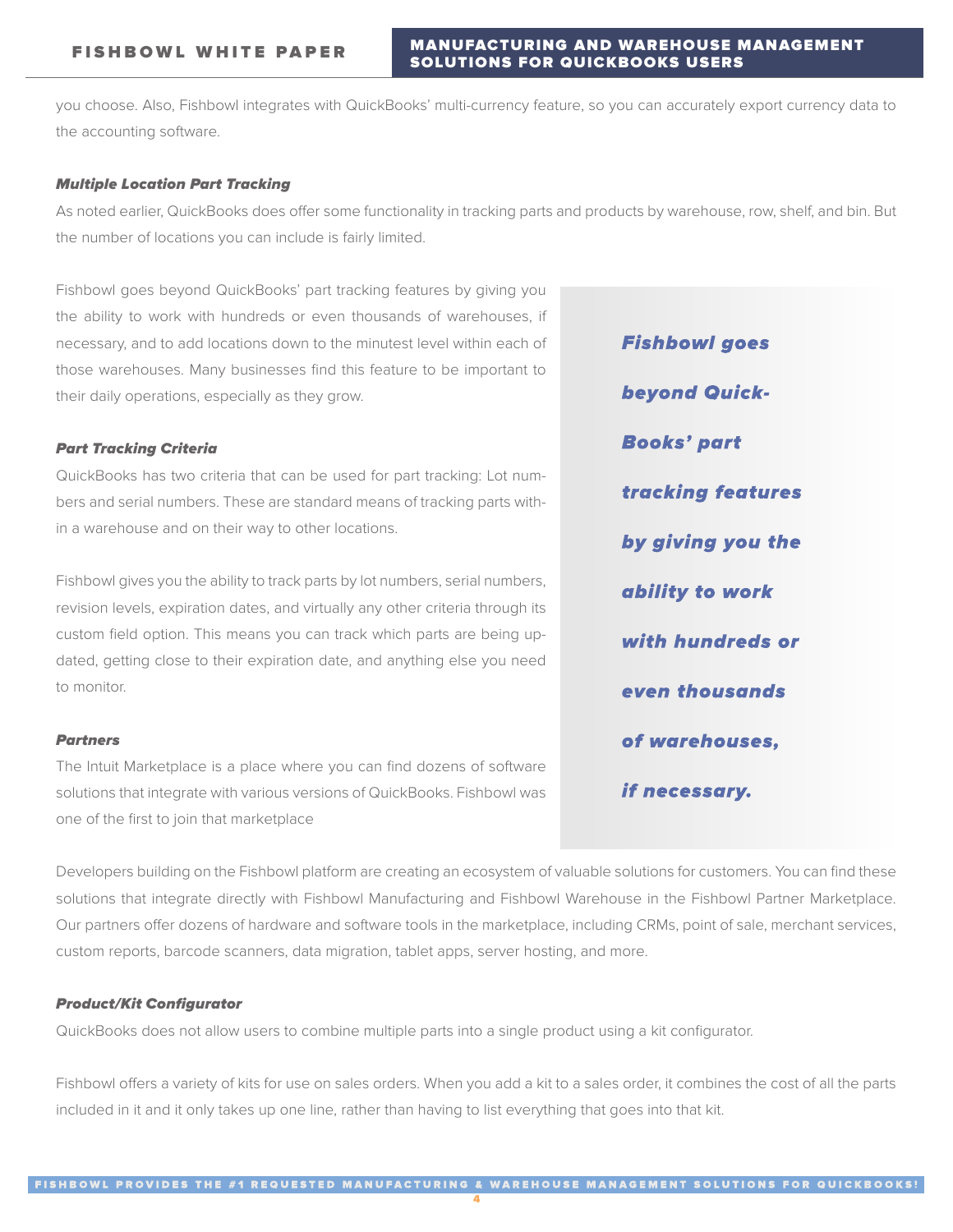A kit can include not just standard product parts, but it can also be used for many other purposes. Here are all the options that can be placed in a kit:

- Standard A product, along with its quantity and unit of measure.
- Optional A product that has different parts that can be added or removed.
- Variable A product that has a quantity that must fall within a specific range.
- Optional-Variable A combination of the two previously mentioned types.
- Discount An item that reduces a product's price by a certain amount.
- Tax Rate The amount a product should be taxed based on current laws.

#### Remote Access

For a monthly fee, QuickBooks is available through a Remote Access service. This service works on PCs with the following operating systems: Windows® 95, 98, Millennium Edition, XP, 2000, NT, or Vista. It does not work on Macs. Intuit also offers a subscription-based online version of QuickBooks that is accessible on the Internet.

Fishbowl is accessible via any network connection on PCs with the same Windows versions that QuickBooks is accessible on. It also works with Linux® and its Client is available on Mac OS X®.

#### Reports

Because QuickBooks is an accounting solution and not focused primarily on manufacturing or warehouse management, its reports in those areas are limited.

Fishbowl has more than 150 reports in its system for your convenience. Some of the most popular reports include: Inventory Valuation Summary, Part Reorder, Part Activity, Sales Order and Purchase Order Summary, Cost of Goods Sold, and Gross Margins. Fishbowl's reports help companies maintain accuracy by keeping a history of all transactions, noting the users and dates. Each Fishbowl report is also equipped with a Customize Report option that can be used to modify a report and save those changes for future use, based on your company's needs.

# Return Merchandise Authorization

QuickBooks does not support Return Merchandise Authorization (RMA).

Fishbowl allows users to create RMAs, which handle customer return requests. With this tool, you can receive returned items, send replacements or substitutions to customers, repair items, or refund the purchase amount.

#### Status Updates

QuickBooks Pro and Premier do not offer work-in-process updates, but QuickBooks Enterprise does so that users can check the status of their manufacturing jobs.

Fishbowl Manufacturing offers this feature, as mentioned earlier, through its bills of materials, work orders, and manufacture orders, which can include multiple stages of production. Each stage must be completed in order, so you can check on the status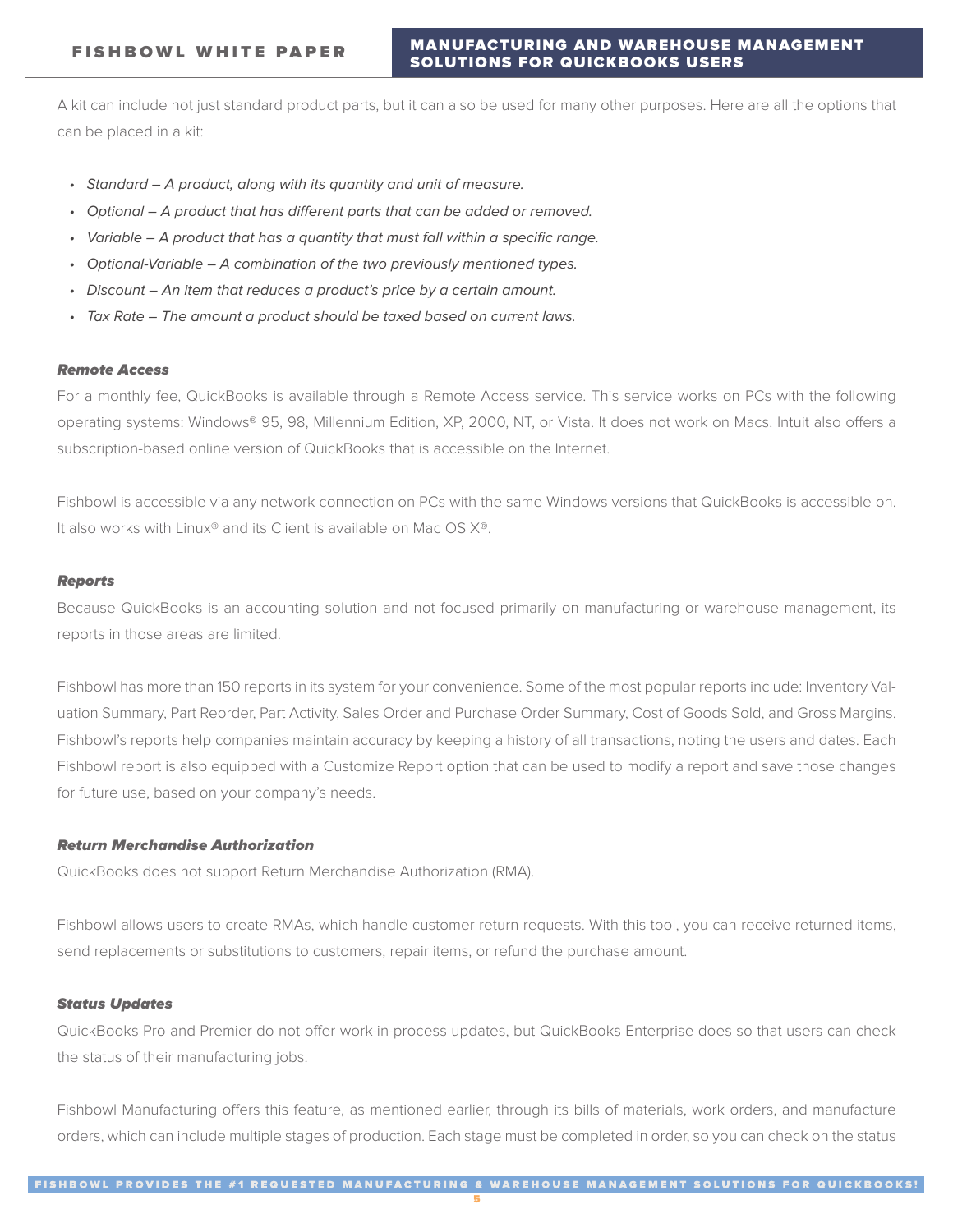of a job by seeing what stage was most recently completed.

#### Transfer Orders

QuickBooks does not have a specific tool designed to transfer products from one location to another without making a purchase or sale.

Fishbowl uses transfer orders to move parts, finished goods, and other materials within or between warehouses and other locations. Transfer orders record items and costs similar to sales orders, but they do not include an invoice to record payment since the parts or products are moving internally.

#### UPS Ready Shipping

QuickBooks is mostly integrated with UPS Ready, and it offers the majority of the functionality that comes with it.

Fishbowl is fully integrated with UPS Ready. It allows users to access UPS services within its software platform without having to open a Web browser. Fishbowl's UPS Ready integration lets you:

- Compare the cost and estimated delivery times of shipping products by air, ground, etc.
- Print UPS labels for packages.
- Automatically inform UPS of shipment notices.
- Automatically send emails to customers with tracking information.

#### User Access Rights

QuickBooks lets administrators restrict user access rights to sensitive areas of the software by assigning every user a role. Each role has defined user rights attached to it, and the only way to revise someone's rights is to give them a different role.

Fishbowl gives you the option of using role-based user access rights (just like QuickBooks) or granular feature-based user access rights. The latter means that users can be added to a number of distinct groups with specific access

rights attached to them. This makes it easier to add or remove rights if a user's role changes over time or if a temporary change needs to be made.

#### Variable Pricing and Discounting

QuickBooks users can discount products using percent off or a specific amount of money off the list price.

Fishbowl lets you offer variable pricing and discounts in the form of:

• Percent discount

**Fishbowl is fully** integrated with **UPS Ready. It** allows users to access UPS ser**vices within its** software platform without having to open a **Web browser.**